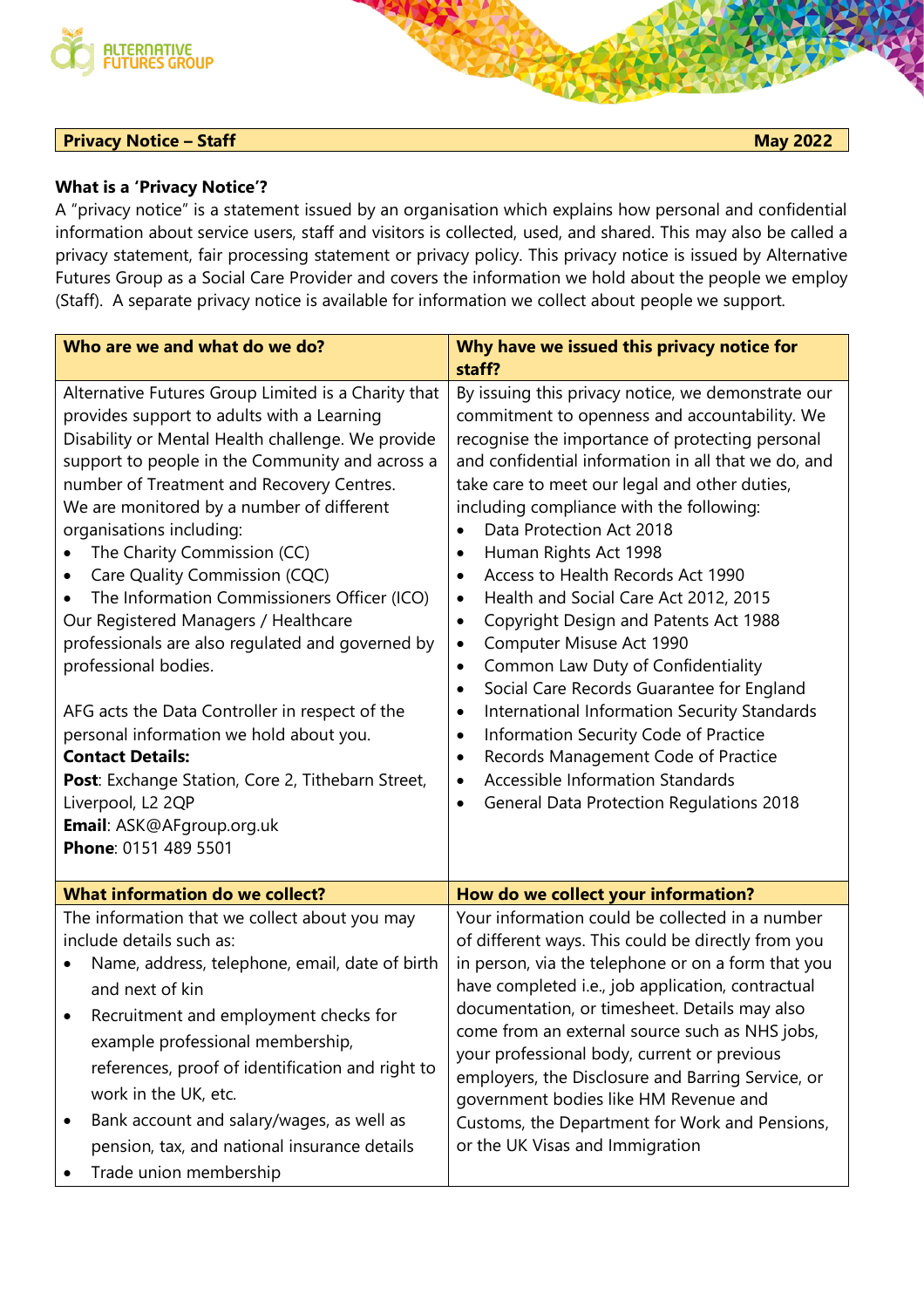|   | Personal demographics, including gender,             |                                                                                                     |
|---|------------------------------------------------------|-----------------------------------------------------------------------------------------------------|
|   | race, ethnic origin, sexual orientation,             |                                                                                                     |
|   | religious or other beliefs, and whether you          |                                                                                                     |
|   | have a disability or require any additional          |                                                                                                     |
|   | support or adjustments for your employment           |                                                                                                     |
| ٠ | Medical information relevant to your                 |                                                                                                     |
|   | employment, including physical health,               |                                                                                                     |
|   | mental health, and absence history                   |                                                                                                     |
|   | Information relating to your health and safety       |                                                                                                     |
|   | at work, and any incidents or accidents              |                                                                                                     |
| ٠ | Professional registration and qualifications,        |                                                                                                     |
|   | education, and training history                      |                                                                                                     |
| ٠ | Information relating to employee relations           |                                                                                                     |
|   | (i.e., disciplinary proceedings, grievances and      |                                                                                                     |
|   | complaints, tribunal claims, etc.)                   |                                                                                                     |
|   |                                                      |                                                                                                     |
|   |                                                      |                                                                                                     |
|   | Depending on the position you hold with us,          |                                                                                                     |
|   | we may also collect information in relation to       |                                                                                                     |
|   | any current or previous criminal offences.           |                                                                                                     |
|   | Why do we collect your information?                  | How do we keep your information safe and                                                            |
|   |                                                      |                                                                                                     |
|   |                                                      | maintain confidentiality?                                                                           |
|   | The lawful basis under which we process your         | Under the Data Protection Act 2018, strict                                                          |
|   | data is <b>Contract</b> , as processing your data is | principles govern our use of information and our                                                    |
|   | necessary to fulfil the contract of employment       | duty to ensure it is kept safe and secure. Your                                                     |
|   | between us.                                          | information may be stored within electronic or<br>paper records, or a combination of both. All our  |
|   |                                                      | records are restricted so that only those                                                           |
|   |                                                      | individuals who have a need to know the                                                             |
|   |                                                      | information can get access. This might be through                                                   |
|   |                                                      | the use of technology or other environmental                                                        |
|   |                                                      | safeguards.                                                                                         |
|   |                                                      | All our staff are required to protect your                                                          |
|   |                                                      | information, inform you of how your information<br>will be used, and allow you to decide if and how |
|   |                                                      | your information can be shared.                                                                     |
|   |                                                      | AFG has a senior person who is responsible for                                                      |
|   |                                                      | protecting the confidentiality of your information                                                  |
|   |                                                      | and enabling appropriate sharing. This person is                                                    |
|   |                                                      | known as the Caldicott Guardian, and within AFG                                                     |
|   |                                                      | this role sits with our Chief Operating Officer for<br>Mental Health.                               |
|   |                                                      |                                                                                                     |
|   |                                                      |                                                                                                     |
|   |                                                      |                                                                                                     |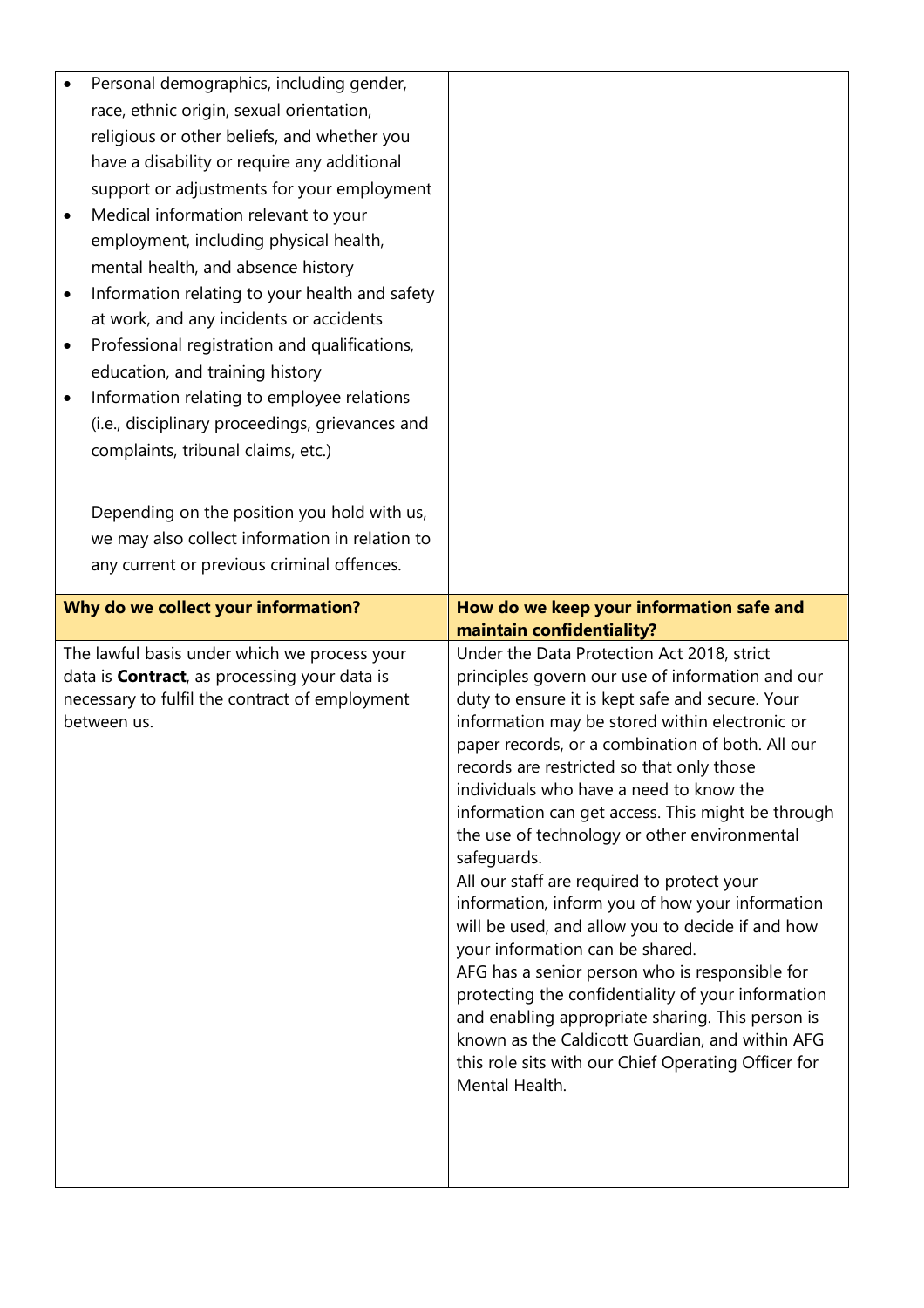## **How do we use your information and why is this important?**

We will only process your personal data where the processing can be legally justified under UK law. These include circumstances where the processing is necessary for the performance of staff's contracts with us or for compliance with any legal obligations which applies to us as your employer.

- This includes but is not limited to:
- Staff administration (Inc. payroll and pensions)
- Education, training, and development
- Information and database administration
- Business management and planning
- Accounting and auditing
- National fraud initiatives

By signing your contract with AFG, you consent to us holding and processing any information about you which you provide to us, or which may accrue as a result of employment.

AFG do not use automated decision-making processes.

## **Do we share your information with anyone else?**

To support you in your employment and to enable us to meet our legal responsibilities as an employer, sometimes we will need to share your information with others. Some of the reasons for this are included under 'Why do we collect your information and how this is used?'.

Any disclosures of personal data are always made on a case-by-case basis, using the minimum personal data necessary for the specific purpose and circumstances and with the appropriate security controls in place. Information is only shared with those agencies and bodies who have a 'need to know' or where you have consented to the disclosure of your personal data to such persons.

Recipients of personal data are suppliers who provide, host, and maintain our IT systems and software.

Unless there is a valid reason permitted by law, or there are exceptional circumstances (such as a likely risk to the safety of you or others), we will not disclose any information to third parties which can be used to identify you without your consent.

All information sharing with third parties is covered by a sharing agreement to ensure that only relevant information is shared, and this is done in a secure way which complies with the law.

| <b>International Transfers</b>                     | <b>Mandatory Information Sharing</b>              |
|----------------------------------------------------|---------------------------------------------------|
| We outsource a limited number of administration    | Sometimes we are required by law to disclose or   |
| and IT support services to external organisations. | report certain information which may include      |
| These companies are based within the European      | details which identify you. However, this is only |
| Economic Area and all services are provided        | done after formal authority by the Courts or by a |
| under specific contractual terms, which are        | qualified health professional.                    |
| compliant with UK data protection legislation.     |                                                   |
| Only organisations with a legitimate requirement   | We may use the information we hold about you to   |
| will have access to your information and only      | detect and prevent crime or fraud. We may also    |
| under strict controls and rules.                   | share this information with other bodies that     |
|                                                    | inspect and manage public funds.                  |
| We will not sell your information for any purpose  |                                                   |
| and will not provide third parties with your       |                                                   |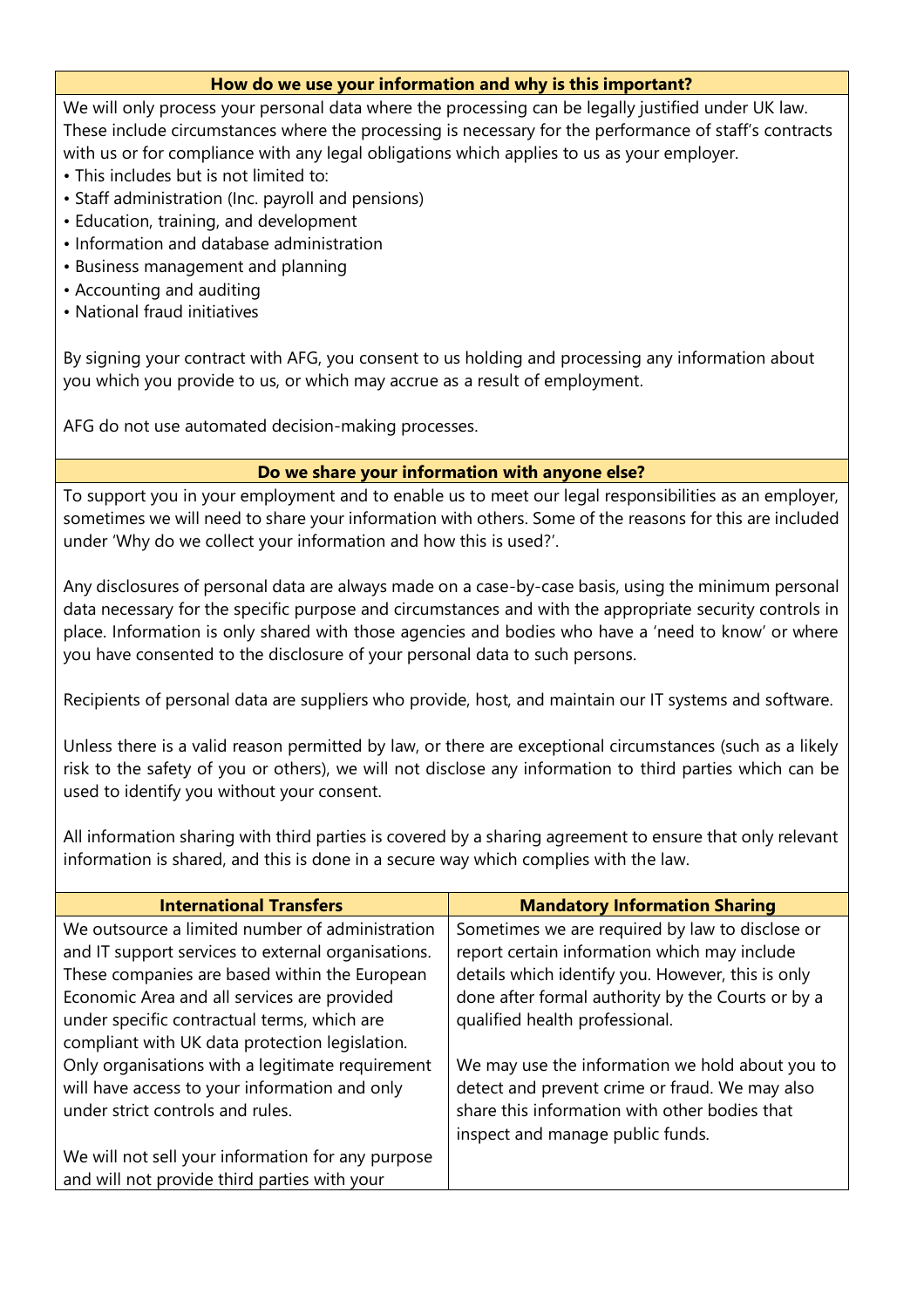| information for the purpose of marketing or<br>sales.                                                                                                                                                                                                                                                                                                                                                                                                                                                                                                        | There may also be occasions when AFG is<br>reviewed by an independent auditor, which could<br>involve reviewing randomly selected employee<br>information to ensure we are legally compliant.                                                                                                                                                                                                                                                                                                         |  |  |  |
|--------------------------------------------------------------------------------------------------------------------------------------------------------------------------------------------------------------------------------------------------------------------------------------------------------------------------------------------------------------------------------------------------------------------------------------------------------------------------------------------------------------------------------------------------------------|-------------------------------------------------------------------------------------------------------------------------------------------------------------------------------------------------------------------------------------------------------------------------------------------------------------------------------------------------------------------------------------------------------------------------------------------------------------------------------------------------------|--|--|--|
|                                                                                                                                                                                                                                                                                                                                                                                                                                                                                                                                                              |                                                                                                                                                                                                                                                                                                                                                                                                                                                                                                       |  |  |  |
| How long do we keep your information?                                                                                                                                                                                                                                                                                                                                                                                                                                                                                                                        |                                                                                                                                                                                                                                                                                                                                                                                                                                                                                                       |  |  |  |
| Your information is kept in accordance with the Records Management Code of Practice 2021(for                                                                                                                                                                                                                                                                                                                                                                                                                                                                 |                                                                                                                                                                                                                                                                                                                                                                                                                                                                                                       |  |  |  |
| Health and Social Care). This is available at https://www.nhsx.nhs.uk/information-                                                                                                                                                                                                                                                                                                                                                                                                                                                                           |                                                                                                                                                                                                                                                                                                                                                                                                                                                                                                       |  |  |  |
| governance/quidance/records-management-code                                                                                                                                                                                                                                                                                                                                                                                                                                                                                                                  |                                                                                                                                                                                                                                                                                                                                                                                                                                                                                                       |  |  |  |
| What rights do you have?                                                                                                                                                                                                                                                                                                                                                                                                                                                                                                                                     | <b>Raising a concern</b>                                                                                                                                                                                                                                                                                                                                                                                                                                                                              |  |  |  |
| Under the Data Protection Act 2018, you have the<br>right to find out what information organisations<br>hold about you.<br>These include the right to:<br>be informed about how your data is being<br>used<br>access personal data<br>٠<br>have incorrect data updated<br>٠<br>have data erased (if it is incorrect)<br>٠<br>stop or restrict the processing of your data<br>٠<br>data portability (allowing you to get and<br>٠<br>reuse your data for different services)<br>object to how your data is processed in<br>$\bullet$<br>certain circumstances | You have the right to make a complaint if you feel<br>unhappy about how we hold, use, or share your<br>information.<br>If you have any queries or concerns regarding the<br>information that we hold about you or have a<br>question regarding your privacy, please contact<br>the Company Secretary who is AFG's Data<br><b>Protection Officer:</b><br>Post: Exchange Station, Core 2, Tithebarn Street,<br>Liverpool, L2 2QP<br>Email: dataprotectionofficer@AFgroup.org.uk<br>Phone: 0151 489 5501 |  |  |  |
| You also have rights when an organisation is<br>using your personal data for:<br>Automated decision making (without human<br>involvement)<br>Profiling, to predict your behaviour or<br>interests                                                                                                                                                                                                                                                                                                                                                            | If you remain dissatisfied following the outcome of<br>your complaint, you may then wish to contact the<br>ICO:<br>Post: Wycliffe House, Water Lane, Wilmslow,<br>Cheshire, SK9 5AF<br>Web: https://ico.org.uk/concerns/<br>Phone: 0303 123 1113                                                                                                                                                                                                                                                      |  |  |  |
| There are exceptions to these rights.<br>How can you get access to the information that<br>we hold about you?<br>Under the terms of the Data Protection Act 2018,                                                                                                                                                                                                                                                                                                                                                                                            | You can also find details of our registration with<br>the ICO online here: https://ico.org.uk/<br>Our ICO registration number is Z7337956<br>Please note that the ICO will not normally consider<br>an appeal until you have exhausted your rights of                                                                                                                                                                                                                                                 |  |  |  |
| you have the right to request access to the<br>information that we hold about you.<br>If you would like access to your Support Records,<br>please submit a Subject Access request (SAR) to<br>the Subject Access Team via email to<br>subjectaccessrequest@afgroup.org.uk                                                                                                                                                                                                                                                                                    | complaint to us directly. Please see the website<br>above for further advice.<br>A copy of this privacy notice is also available via<br>our public website: https://afgroup.org.uk/                                                                                                                                                                                                                                                                                                                   |  |  |  |